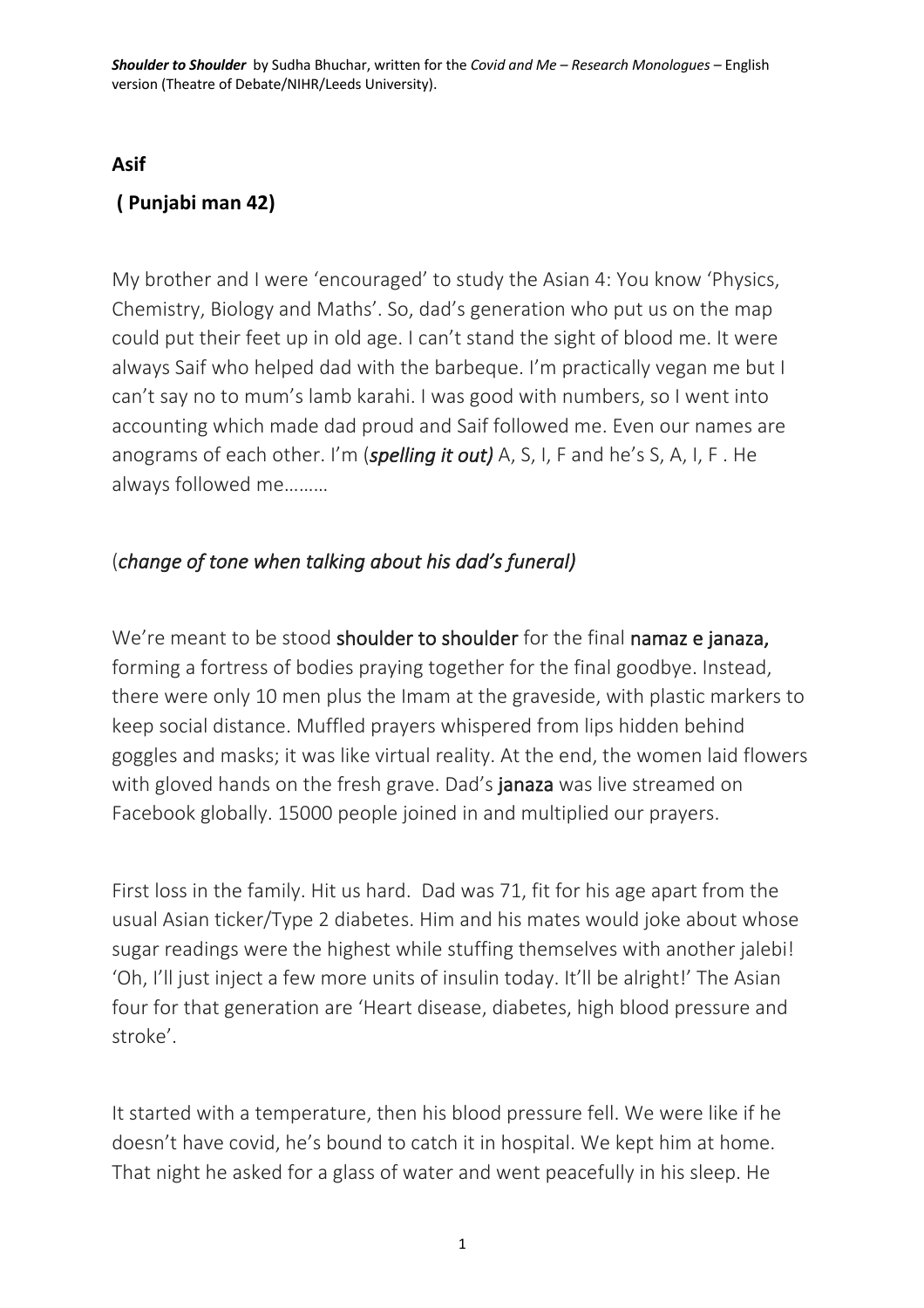*Shoulder to Shoulder* by Sudha Bhuchar, written for the *Covid and Me – Research Monologues* – English version (Theatre of Debate/NIHR/Leeds University).

weren't tested but it went down as Covid 19 and when 4 more of his friends dropped within days of each other, there was no doubt. Pillars of the community - struck down together like a house of cards. Friday prayers before lockdown, they had stood **shoulder to shoulder** at the mosque like they had all through their life since coming to this country as young men. Telling Pakistanis not to socialise is like telling fish not to breathe in water. Word is getting through now in the community, cutting through the fake news trending on Whats app groups. People are finally staying apart.

They say the disease doesn't discriminate but why is there more of us, BAME as they call us, falling like dominoes? It's hard data they need. Number crunching. That's where you look for answers int it?

Saif started to feel a bit ill. Tiredness, fever. When the coughing came the storm broke. His missus called the ambulance. They put him on that CPAP. They say it's like sticking your head out of the window of a fast-moving car and trying to breathe. They tell you not to put your babies on their tummies, but it was the picture of grown men with their beer and biryani bellies, lying prone with their faces down- ventilated that I'll never forget.

When they told him, they needed to put him into an induced coma, he agreed.

Saif had already signed up for treatment trials. He was randomised to get an extra treatment of either antivirals, steroids, immune drugs, or an antibiotic.

I wanted to tell him I'd take his place in a flash.

As a kid I made him play cricket with me. Same rules. He would bowl at me for days to get me out and I'd knock him out in 10mins. 'Fair and square' I'd say, not giving any allowance for the four years between us.